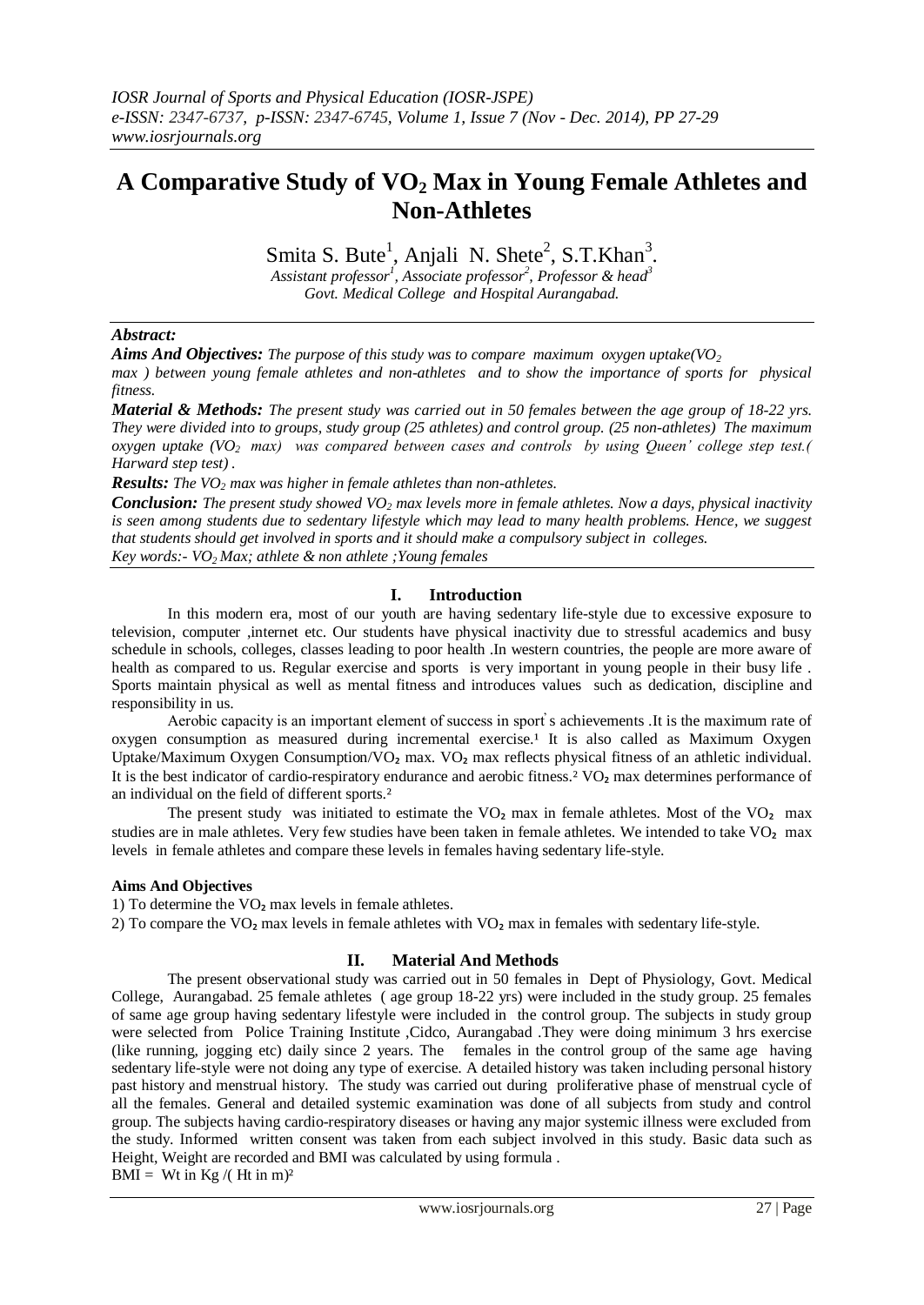The study was approved by institutional ethical committee .

**Cases**- 25 young female athletes(age grp 18-22yrs) doing regular exercises like running, jogging etc. for 3 hours daily since 2 years.

**Controls**-25 young females (age grp 18-22 yrs) having sedentary lifestyle not doing any type of exercise.

#### **Procedure**

The  $VO<sub>2</sub>$  max was determined 3 hrs. after meal. The  $VO<sub>2</sub>$  max was determined by using Queen's College Step Test.² Prior to test, subjects were asked to warm up for 5-7 min ( like brisk walking, stretching etc.) A wooden stepping bench of 16½inch was used along with metronome and stopwatch. Metronome was set at the rate of 24 steps per min. A brief demonstration was given. The subjects were asked to perform up and down stepping cycle for 3 min .After completion of test, pulse rate was measured for 15 sec. in standing position. This recovery pulse rate is converted to beats per minute.

Following equation is used to measure VO₂ max in females

VO<sub>2</sub> max(ml/kg/min) =  $65.81-(0.1847X)$  step test PR/min)<sup>2</sup>

#### **III. Observations & Results**

In the present study we observed  $VO<sub>2</sub>$  max in female athletes and this was compared to controls.

The mean VO<sub>2</sub> max(ml/kg/min) levels in female athletes was 39.35  $\pm$ 2.78.The mean VO<sub>2</sub> max (ml/kg/min)in females with sedentary life style was  $25.08 \pm 3.48$ . There was statistically significant increase in VO<sub>2</sub> max in female athletes as compared to females having sedentary life style by applying (unpaired  $\dot{\tau}$   $\dot{\tau}$  test) by using Microsoft Excel 2007 Software.

#### **Statistical analysis of VO₂ max (ml/kg/min) between female athletes and control Group:-**

| Groups               | Mean VO <sub>2</sub> max<br>$\pm$ S.D.(ml/kg/min) | ' <sup>+</sup> 'value | <i>n</i> 'value | Significance |
|----------------------|---------------------------------------------------|-----------------------|-----------------|--------------|
| Cases<br>$(n=25)$    | $39.35 \pm 2.78$                                  |                       |                 |              |
| Controls<br>$(n=25)$ | $25.08 \pm 3.48$                                  | 16.01                 | p<0.001         | Significant  |



#### **Comparsion of VO₂ max between female athletes and control group:-**

#### **IV. Discussion**

In the present study we observed  $VO<sub>2</sub>$  max in female athletes and this was compared to controls.

The mean VO<sub>2</sub> max(ml/kg/min) levels in female athletes was 39.35  $\pm$ 2.78.The mean VO<sub>2</sub> max (ml/kg/min)in females with sedentary life style was  $25.08 \pm 3.48$ .

The training of athletes include different exercises like running, jogging and stretching exercises regularly since 2 years .All these flexibility exercises such as stretching improve range of muscle movements